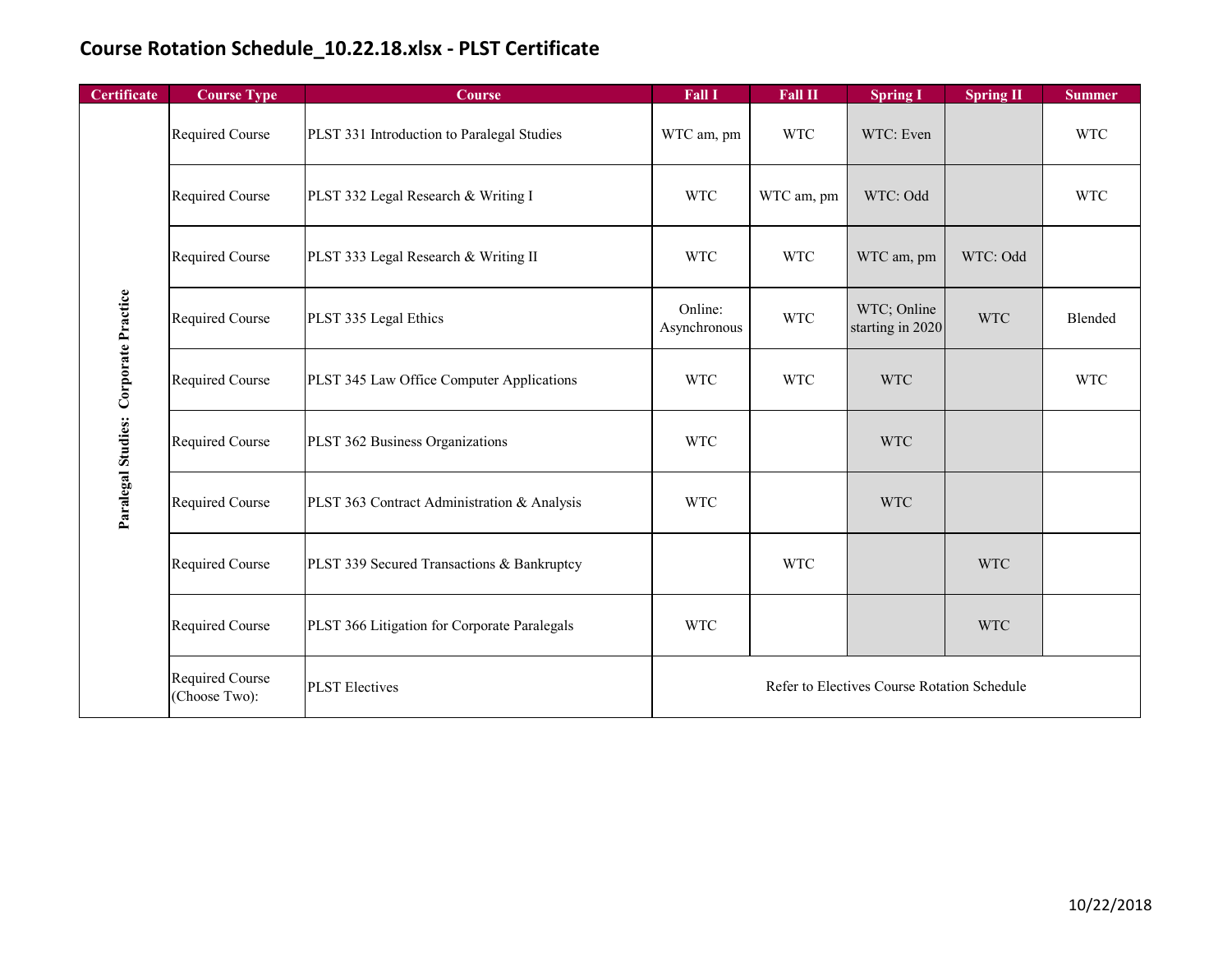| Certificate                                              | <b>Course Type</b>                 | Course                                      | <b>Fall I</b>                               | <b>Fall II</b> | <b>Spring I</b>                 | <b>Spring II</b> | <b>Summer</b> |
|----------------------------------------------------------|------------------------------------|---------------------------------------------|---------------------------------------------|----------------|---------------------------------|------------------|---------------|
| Paralegal Studies: Dual, Litigation & Corporate Practice | Required Course                    | PLST 331 Introduction to Paralegal Studies  | WTC am, pm                                  | <b>WTC</b>     | WTC, Even                       |                  | <b>WTC</b>    |
|                                                          | Required Course                    | PLST 332 Legal Research & Writing I         | <b>WTC</b>                                  | WTC am, pm     | WTC: Odd                        |                  | <b>WTC</b>    |
|                                                          | Required Course                    | PLST 333 Legal Research & Writing II        | <b>WTC</b>                                  | <b>WTC</b>     | <b>WTC</b>                      | Odd              | <b>WTC</b>    |
|                                                          | Required Course                    | PLST 335 Legal Ethics                       | Online:<br>Asynchronous                     | <b>WTC</b>     | WTC; Online<br>starting in 2020 | <b>WTC</b>       | Blended       |
|                                                          | Required Course                    | PLST 345 Law Office Computer Applications   | <b>WTC</b>                                  | <b>WTC</b>     | <b>WTC</b>                      |                  | <b>WTC</b>    |
|                                                          | Required Course                    | PLST 362 Business Organizations             | <b>WTC</b>                                  |                | <b>WTC</b>                      |                  |               |
|                                                          | Required Course                    | PLST 363 Contract Administration & Analysis | <b>WTC</b>                                  |                | <b>WTC</b>                      |                  |               |
|                                                          | Required Course                    | PLST 339 Secured Transactions & Bankruptcy  |                                             | <b>WTC</b>     |                                 | <b>WTC</b>       |               |
|                                                          | Required Course                    | PLST 340 Civil Litigation I                 | <b>WTC</b>                                  |                | <b>WTC</b>                      | WTC: Even        |               |
|                                                          | Required Course                    | PLST 341 Civil Litgation II                 |                                             | <b>WTC</b>     |                                 | <b>WTC</b>       | WTC: Even     |
|                                                          | Required Course                    | PLST 342 Litigation Technology & eDiscovery |                                             | <b>WTC</b>     | <b>WTC</b>                      | <b>WTC</b>       | <b>WTC</b>    |
|                                                          | Required Course<br>(Choose Three): | <b>PLST</b> Electives                       | Refer to Electives Course Rotation Schedule |                |                                 |                  |               |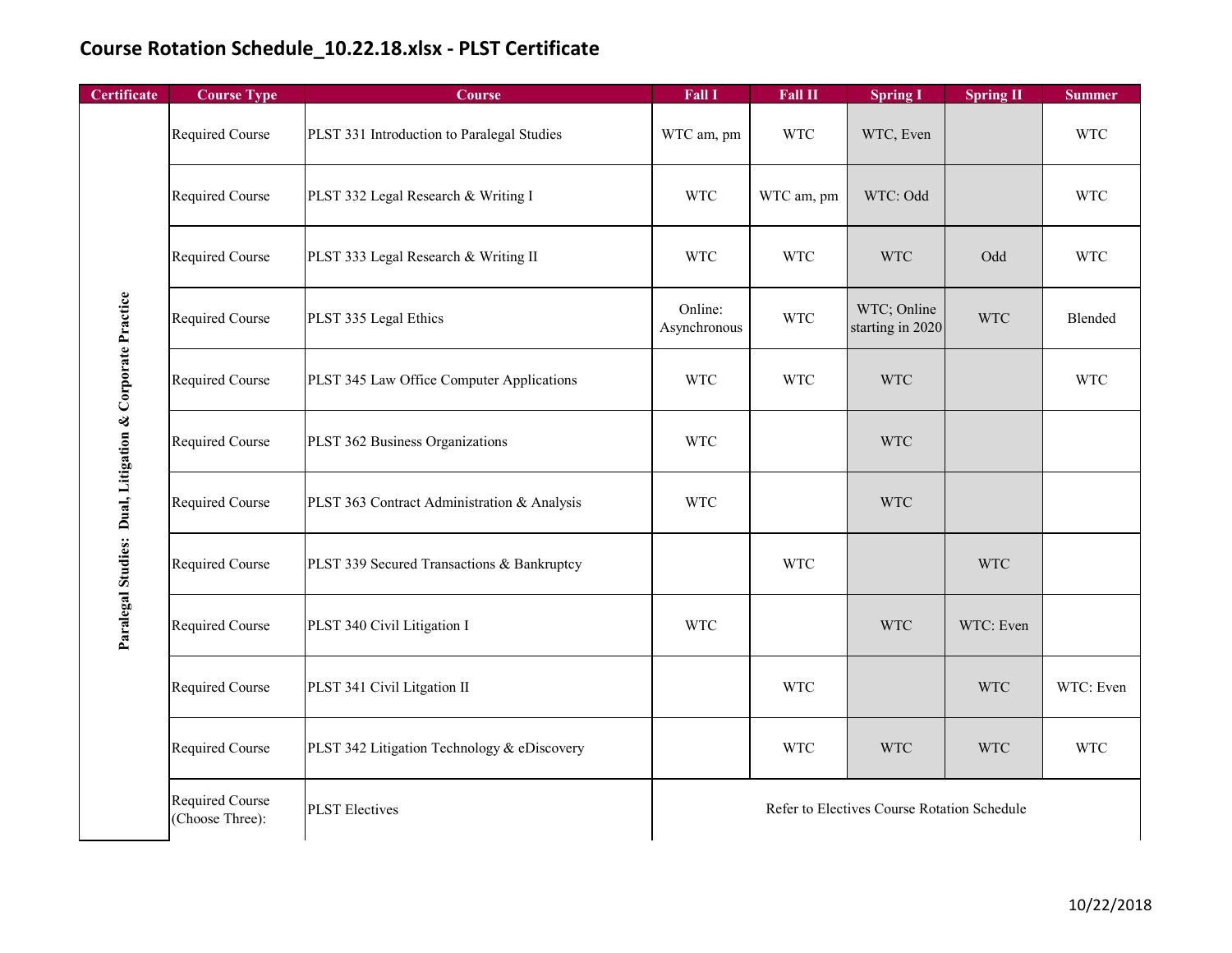| <b>Certificate</b>                     | <b>Course Type</b>               | <b>Course</b>                                       | <b>Fall I</b>                               | Fall II                 | <b>Spring I</b>                 | <b>Spring II</b> | <b>Summer</b> |
|----------------------------------------|----------------------------------|-----------------------------------------------------|---------------------------------------------|-------------------------|---------------------------------|------------------|---------------|
| Paralegal Studies: Litigation Practice | Required Course                  | PLST 331 Introduction to Paralegal Studies          | WTC am, pm                                  | <b>WTC</b>              | WTC: Even                       |                  | <b>WTC</b>    |
|                                        | Required Course                  | PLST 332 Legal Research & Writing I                 | <b>WTC</b>                                  | WTC am, pm              | WTC: Odd                        |                  | <b>WTC</b>    |
|                                        | Required Course                  | PLST 333 Legal Research & Writing II                | <b>WTC</b>                                  | <b>WTC</b>              | <b>WTC</b>                      | WTC: Odd         | <b>WTC</b>    |
|                                        | Required Course                  | PLST 335 Legal Ethics                               | Online:<br>Asynchronous                     | <b>WTC</b>              | WTC; Online<br>starting in 2020 | <b>WTC</b>       | Blended       |
|                                        | Required Course                  | PLST 345 Law Office Computer Applications           | <b>WTC</b>                                  | <b>WTC</b>              | <b>WTC</b>                      |                  | <b>WTC</b>    |
|                                        | Required Course                  | PLST 340 Civil Litigation I                         | <b>WTC</b>                                  |                         | <b>WTC</b>                      | WTC: Even        |               |
|                                        | Required Course                  | PLST 341 Civil Litigation II                        |                                             | <b>WTC</b>              |                                 | <b>WTC</b>       | Even          |
|                                        | Required Course                  | PLST 342 Litigation Technology & eDiscovery         |                                             | <b>WTC</b>              | <b>WTC</b>                      | <b>WTC</b>       | <b>WTC</b>    |
|                                        | Required Course                  | PLST 336 Corporate Topics for Litigation Paralegals |                                             | Online:<br>Asynchronous | <b>WTC</b>                      |                  | <b>WTC</b>    |
|                                        | Required Course<br>(Choose Two): | <b>PLST</b> Electives                               | Refer to Electives Course Rotation Schedule |                         |                                 |                  |               |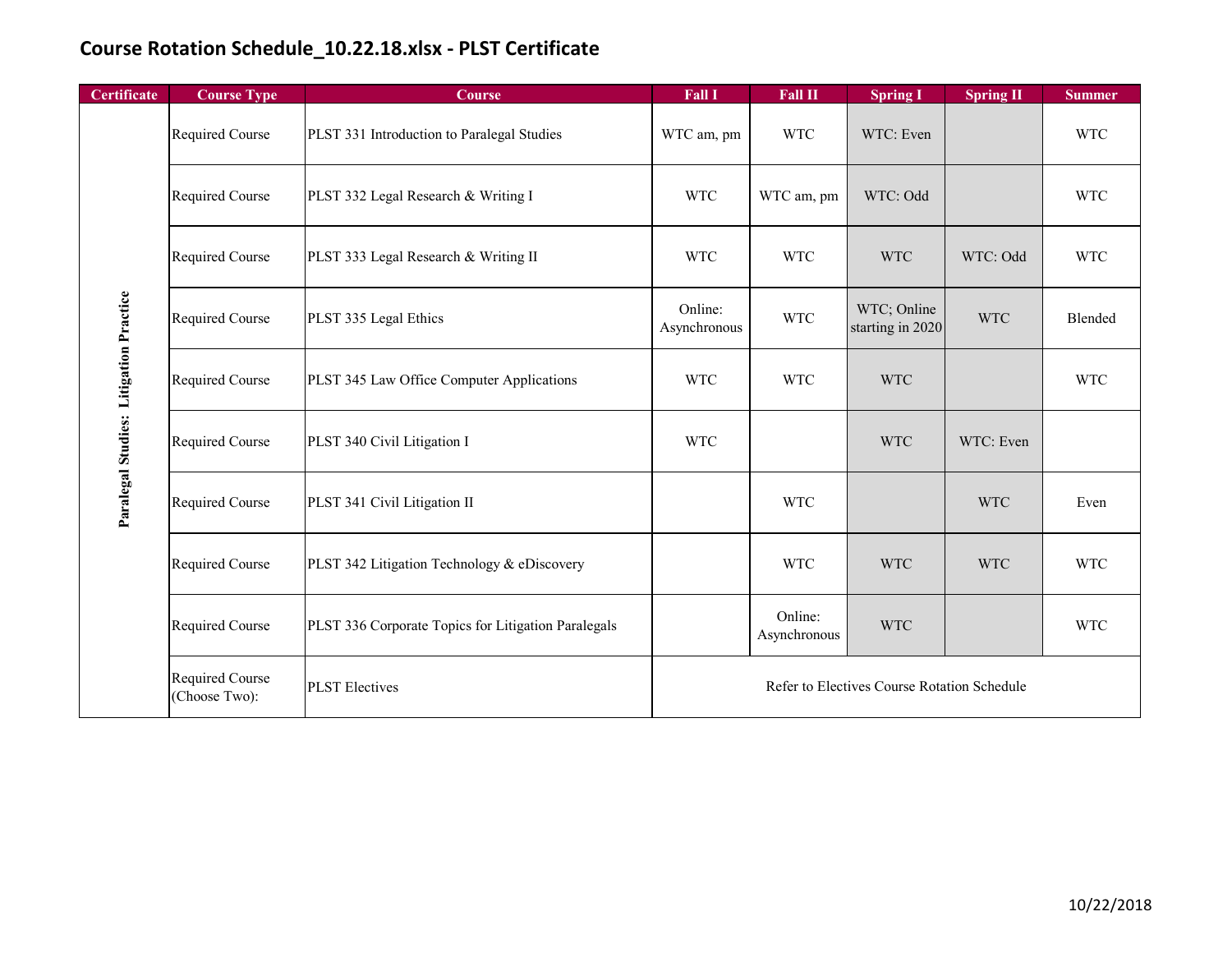| Certificate                  | <b>Course Type</b> | <b>Course</b>                                              | Fall I     | Fall II    | <b>Spring I</b> | <b>Spring II</b> | <b>Summer</b> |
|------------------------------|--------------------|------------------------------------------------------------|------------|------------|-----------------|------------------|---------------|
| Paralegal Studies: Electives | Elective           | PLST 334 Advanced Legal Writing: Practical<br>Applications | <b>WTC</b> |            |                 |                  |               |
|                              | Elective           | PLST 343 Real Estate Transaction I                         |            |            | <b>WTC</b>      |                  |               |
|                              | Elective           | PLST 344 Real Estate Transaction II                        |            |            |                 | <b>WTC</b>       |               |
|                              | Elective           | PLST 346 Advanced Litigation Computer Technology           |            |            |                 | <b>WTC</b>       |               |
|                              | Elective           | PLST 348 Advanced Online Research Skills                   |            | Blended    |                 |                  |               |
|                              | Elective           | PLST 349 Torts                                             |            |            |                 | <b>WTC</b>       | WTC: Odd      |
|                              | Elective           | PLST 350 Medical Malpractice                               |            |            |                 |                  |               |
|                              | Elective           | PLST 351 Intellectual Property: Patents & Trade Secrets    |            |            |                 | <b>WTC</b>       |               |
|                              | Elective           | PLST 352 Intellectual Property: Trademarks & Copyrights    |            |            |                 |                  | <b>WTC</b>    |
|                              | Elective           | PLST 353 Securities Regulations                            |            |            | <b>WTC</b>      |                  |               |
|                              | Elective           | PLST 355 Estates, Trusts and Wills                         |            | <b>WTC</b> |                 |                  |               |